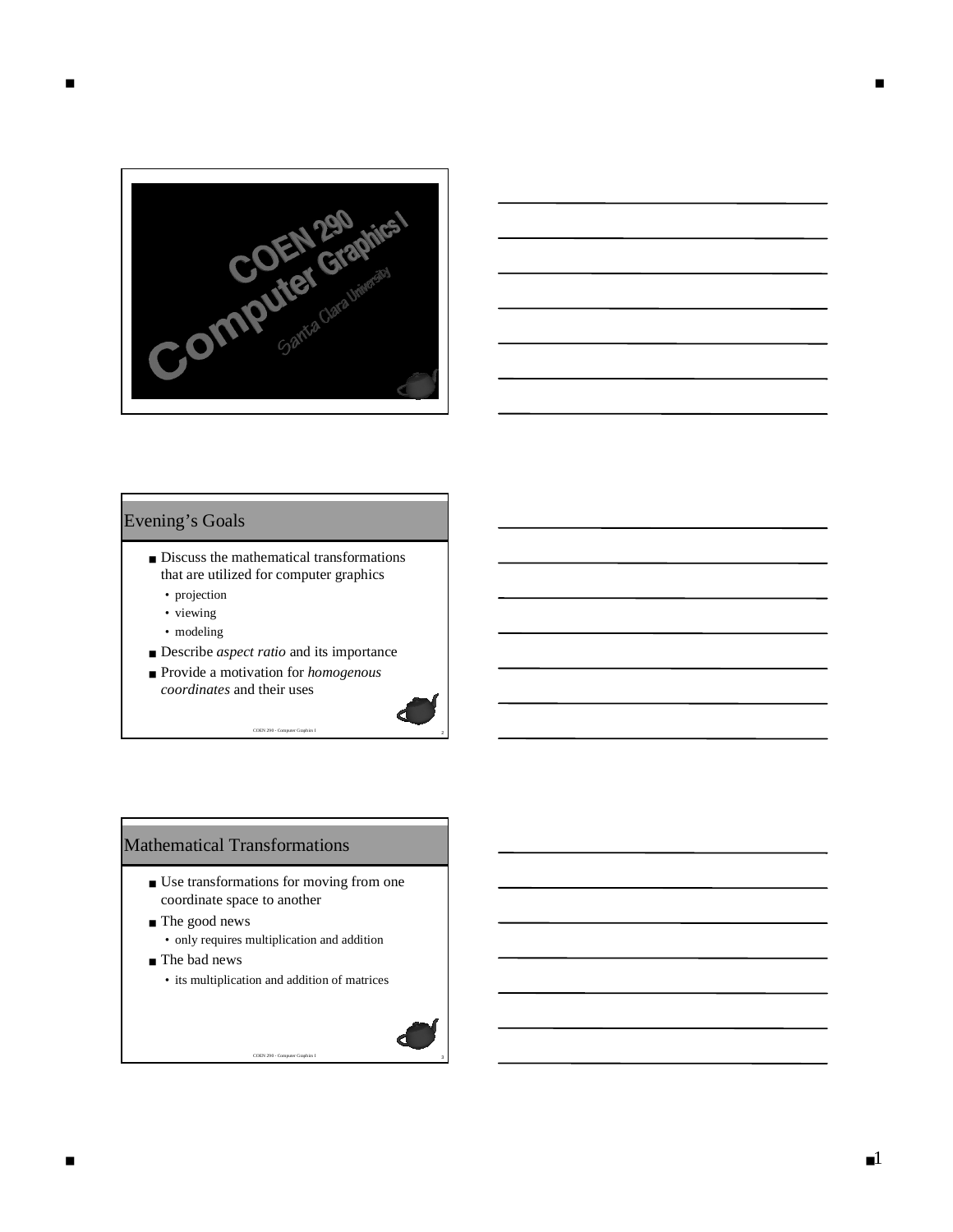



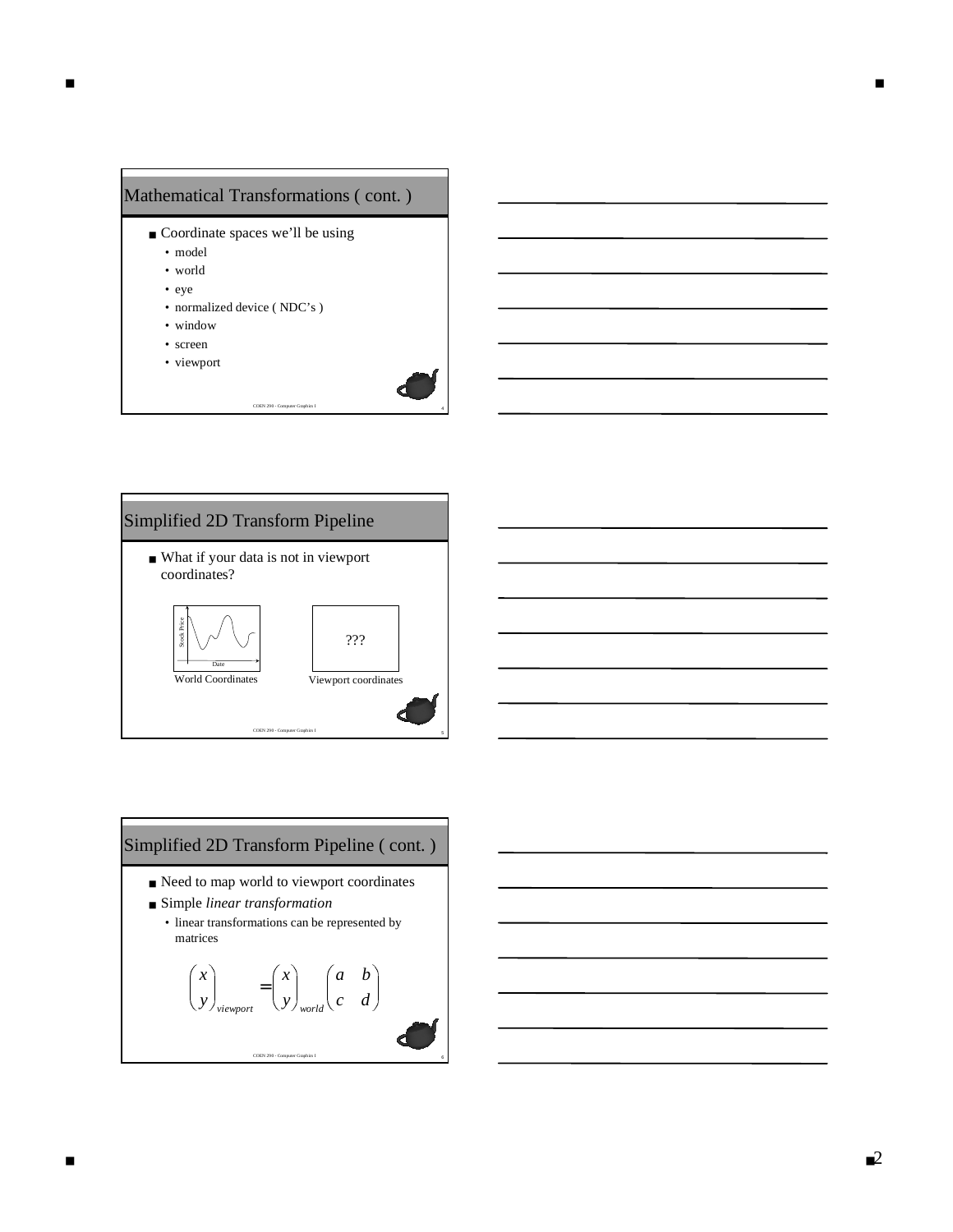#### Almost, but not quite

- The 2x2 matrix isn't quite enough to do the whole job
	- think about trying to map a point like (10,10) into the (0,0)
- Enter … *homogenous coordinates*

# $(x \quad y \quad 1)$

<sup>7</sup> COEN 290 - Computer Graphics I

• add an additional "dimension" to your coordinate vector

## Determining the Matrix Entries

■ Matrix forms of linear transforms are shorthand for an "line" equation

$$
y = mx + b \Longrightarrow \begin{pmatrix} y \\ 1 \end{pmatrix} = \begin{pmatrix} m & b \\ 0 & 1 \end{pmatrix} \begin{pmatrix} x \\ 1 \end{pmatrix}
$$

■ So what we need is to determine what equations we want to write as matrices



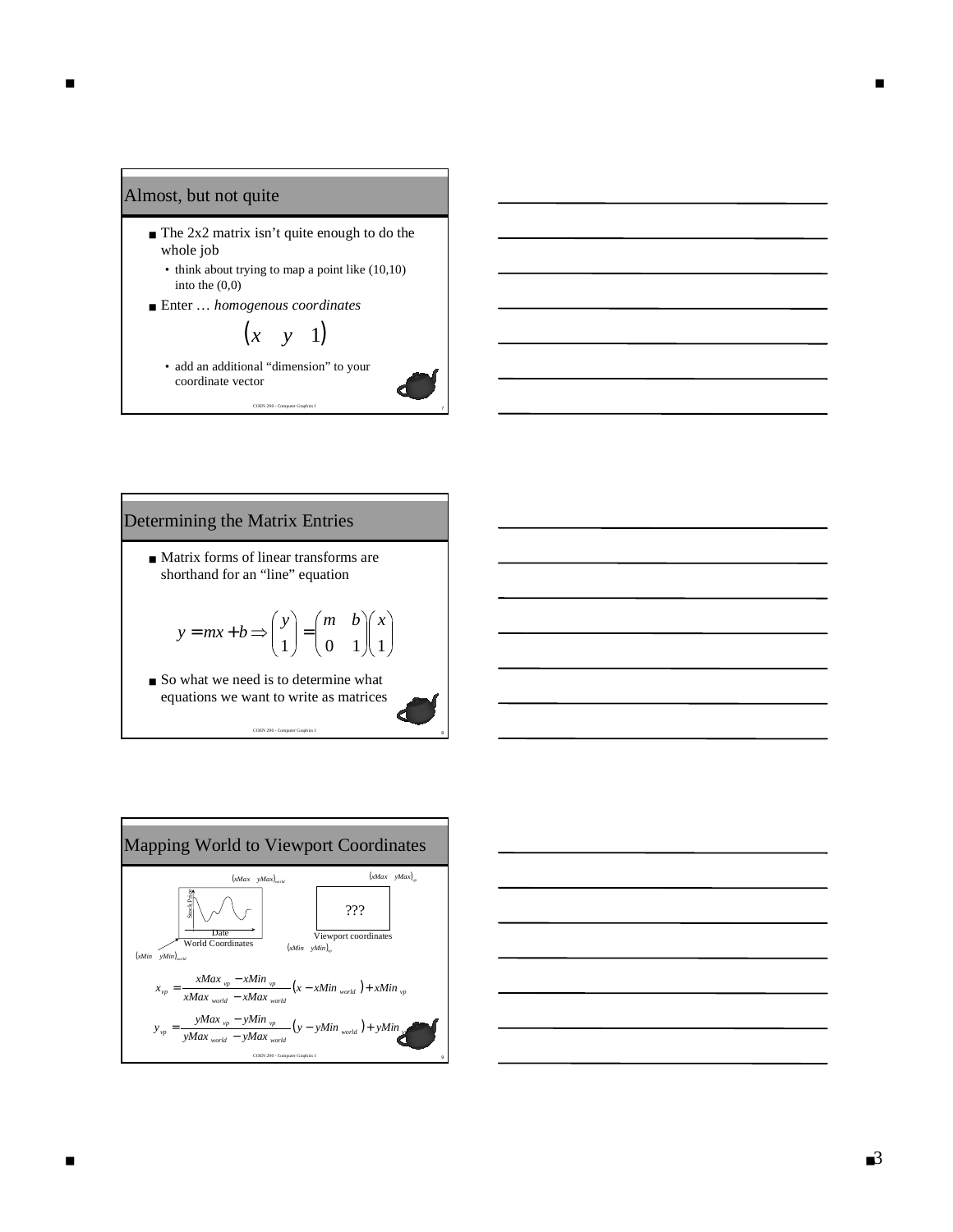



#### Setting up OpenGL's 2D world

- OpenGL will do this automatically for us **gluOrtho2D**( xMin, xMax, yMin, yMax );
- However, it doesn't do it quite as we described
	- first maps world coordinates into *normalized device coordinates ( NDC )*
	- then maps from NDC's to viewport coordinates

<sup>11</sup> COEN 290 - Computer Graphics I

#### Normalized Device Coordinates

- $\blacksquare$  Map each dimension linearly into [-1, 1]
	- sometimes mapped to [0, 1]
- Simplifies several things
	- clipping
		- don't need to know viewport for clipping
	- describes a device independent space – no concerns about resolution, etc.
	- more things which we'll get to in a minute – very useful when we're in 3D

<sup>12</sup> COEN 290 - Computer Graphics I

■ ■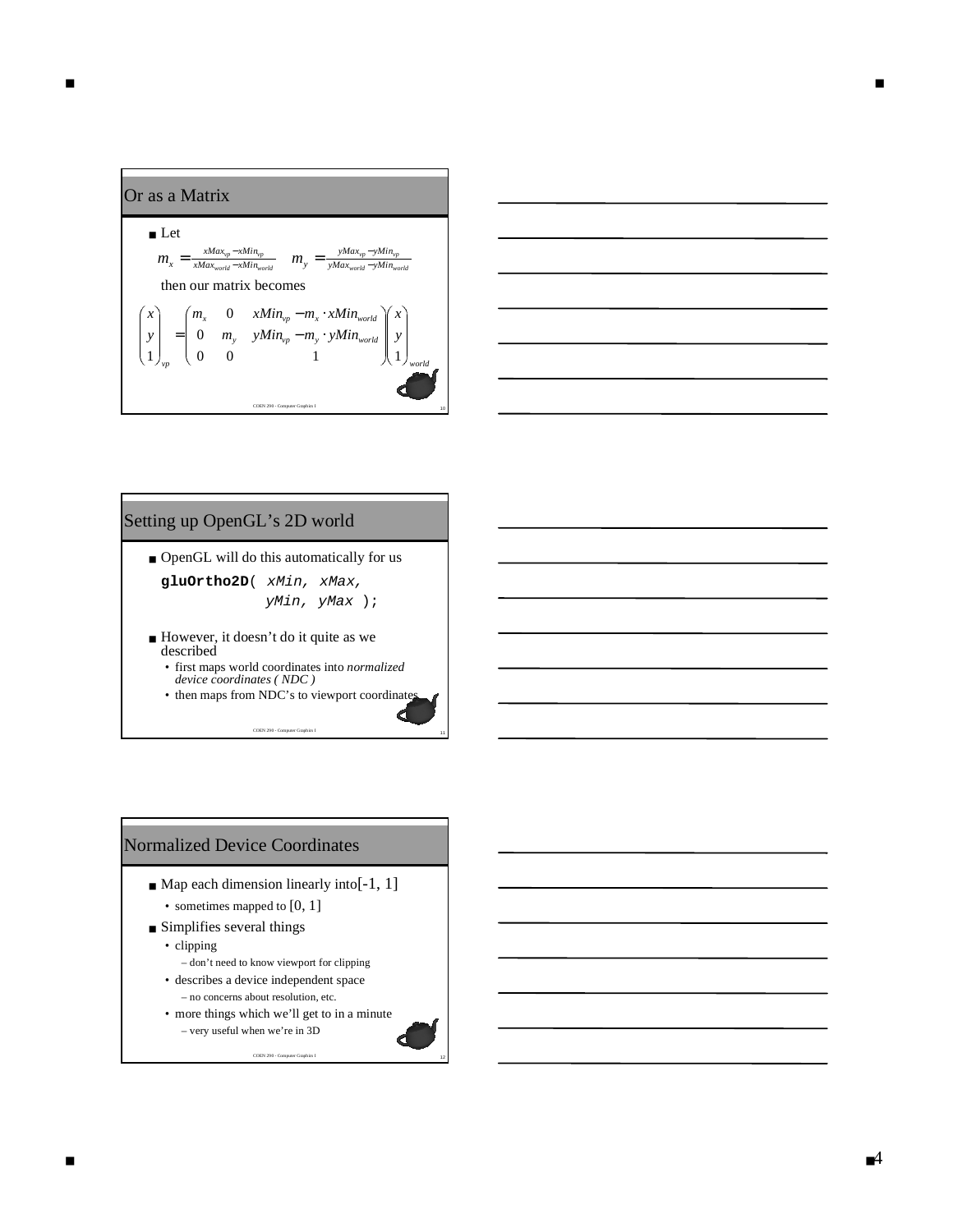



#### Err … something doesn't look right

■ Need to match *aspect ratio* 

*height width aspect ratio* =

■ Aspect ratios of different coordinate spaces need to match

 $ar_{world} = ar_{vp}$ 

1<br>14 Therefore Graphics I

# What's different for 3D

■ Add another dimension

$$
\begin{pmatrix} x & y & z & w \end{pmatrix}
$$

- Our transformation matrices become 4x4
- More options for our projection transform

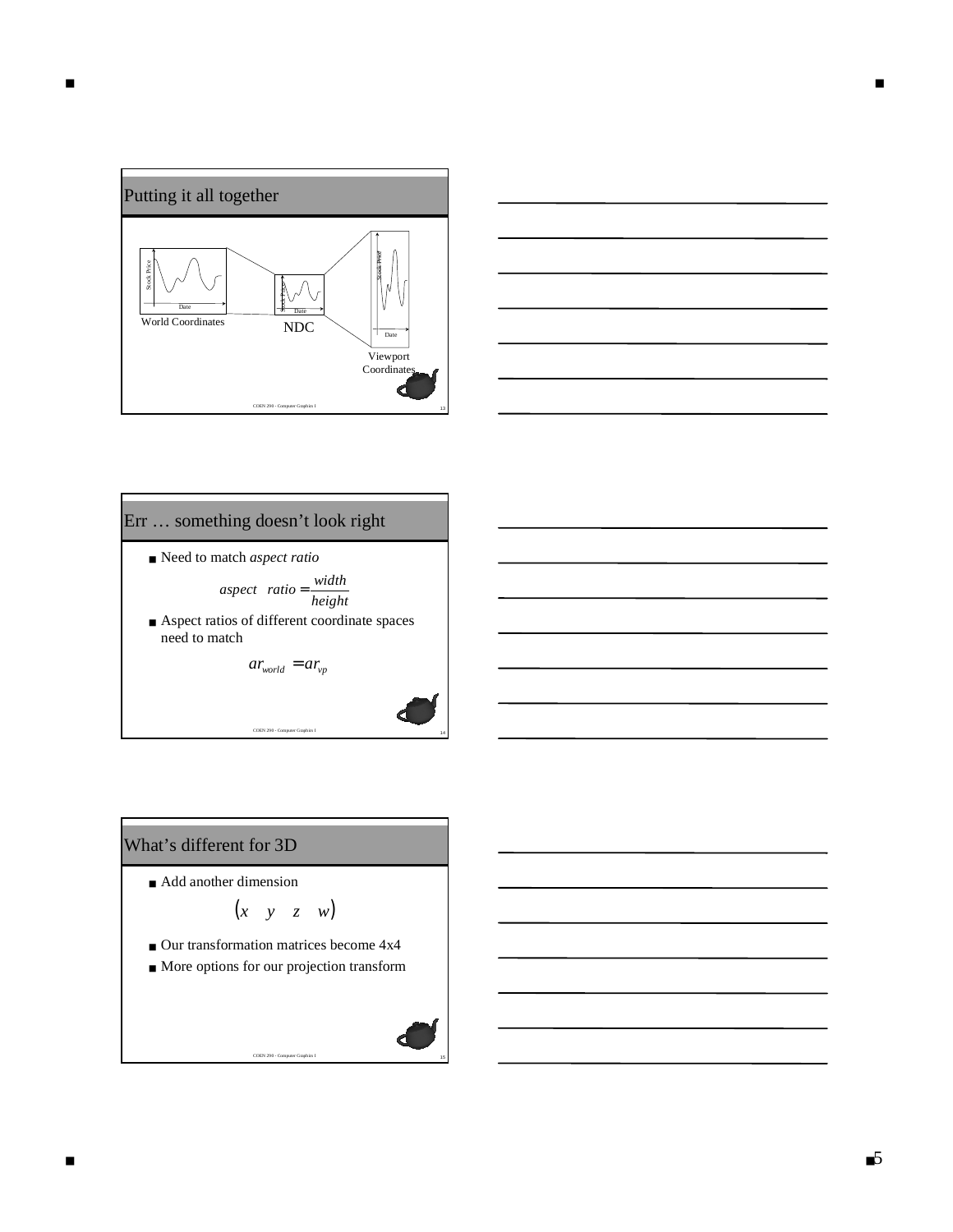



#### Projection Transformations

- Map coordinates into NDC's
- Defines our *viewing frustum* 
	- sets the position of our *imaging plane*
- Two types for 3D
	- *Orthographic* (or parallel) Projection – **gluOrtho2D**()
	- *Perspective* Projection

#### A Few Definitions First …

- A *viewing frustum* is the region in space in which objects can be seen
	- All of the visible objects in our scene will be in the viewing frustum

<sup>17</sup> COEN 290 - Computer Graphics I

- The *imaging plane* is a plane in space onto which we project our scene
	- viewing frustum controls where the imaging plane is located

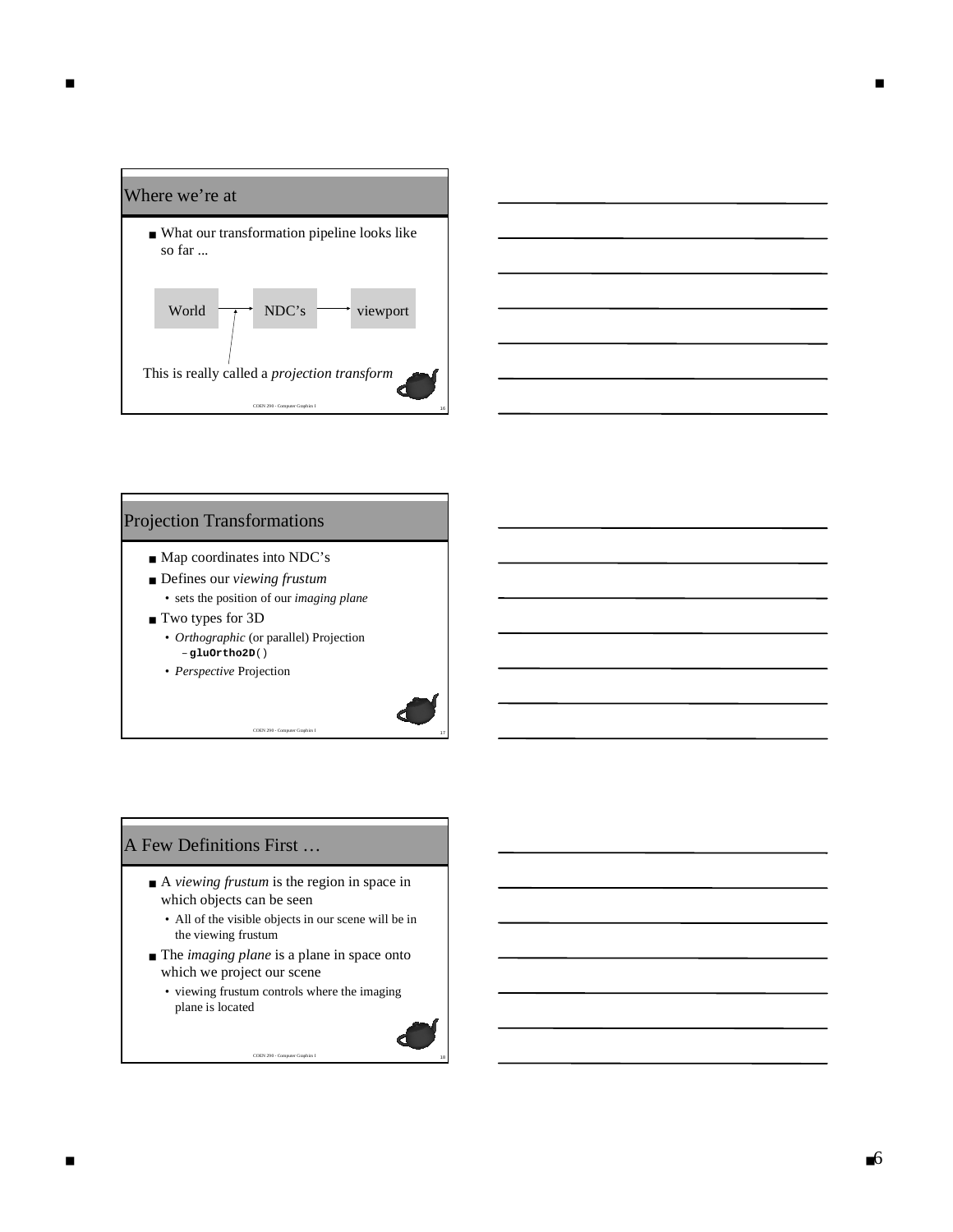



Defining an Orthographic Projection

\n■ Very similar to mapping 2D to NDC's

\n■ Use OpenGL's

\ng1Ortho( 1, r, b, t, n, f );

\n
$$
\begin{pmatrix}\n\frac{2}{r-l} & 0 & 0 & -\frac{r+l}{r-l} \\
0 & \frac{2}{r-b} & 0 & -\frac{t+b}{t-b} \\
0 & 0 & \frac{-2}{f-n} & -\frac{f+n}{f-n} \\
0 & 0 & 0 & 1\n\end{pmatrix}
$$

$$
\begin{array}{|c|c|c|}\hline \hline \multicolumn{3}{|c|}{\hline} \multicolumn{3}{|c|}{\hline} \multicolumn{3}{|c|}{\hline} \multicolumn{3}{|c|}{\hline} \multicolumn{3}{|c|}{\hline} \multicolumn{3}{|c|}{\hline} \multicolumn{3}{|c|}{\hline} \multicolumn{3}{|c|}{\hline} \multicolumn{3}{|c|}{\hline} \multicolumn{3}{|c|}{\hline} \multicolumn{3}{|c|}{\hline} \multicolumn{3}{|c|}{\hline} \multicolumn{3}{|c|}{\hline} \multicolumn{3}{|c|}{\hline} \multicolumn{3}{|c|}{\hline} \multicolumn{3}{|c|}{\hline} \multicolumn{3}{|c|}{\hline} \multicolumn{3}{|c|}{\hline} \multicolumn{3}{|c|}{\hline} \multicolumn{3}{|c|}{\hline} \multicolumn{3}{|c|}{\hline} \multicolumn{3}{|c|}{\hline} \multicolumn{3}{|c|}{\hline} \multicolumn{3}{|c|}{\hline} \multicolumn{3}{|c|}{\hline} \multicolumn{3}{|c|}{\hline} \multicolumn{3}{|c|}{\hline} \multicolumn{3}{|c|}{\hline} \multicolumn{3}{|c|}{\hline} \multicolumn{3}{|c|}{\hline} \multicolumn{3}{|c|}{\hline} \multicolumn{3}{|c|}{\hline} \multicolumn{3}{|c|}{\hline} \multicolumn{3}{|c|}{\hline} \multicolumn{3}{|c|}{\hline} \multicolumn{3}{|c|}{\hline} \multicolumn{3}{|c|}{\hline} \multicolumn{3}{|c|}{\hline} \multicolumn{3}{|c|}{\hline} \multicolumn{3}{|c|}{\hline} \multicolumn{3}{|c|}{\hline} \multicolumn{3}{|c|}{\hline} \multicolumn{3}{|c|}{\hline} \multicolumn{3}{|c|}{\hline} \multicolumn{3}{|c|}{\hline} \multicolumn{3}{|c|}{\hline} \multicolumn{3}{|c|}{\hline} \multicolumn{3}{|c|}{\hline} \multicolumn{3}{|c|}{\hline} \multicolumn{3}{
$$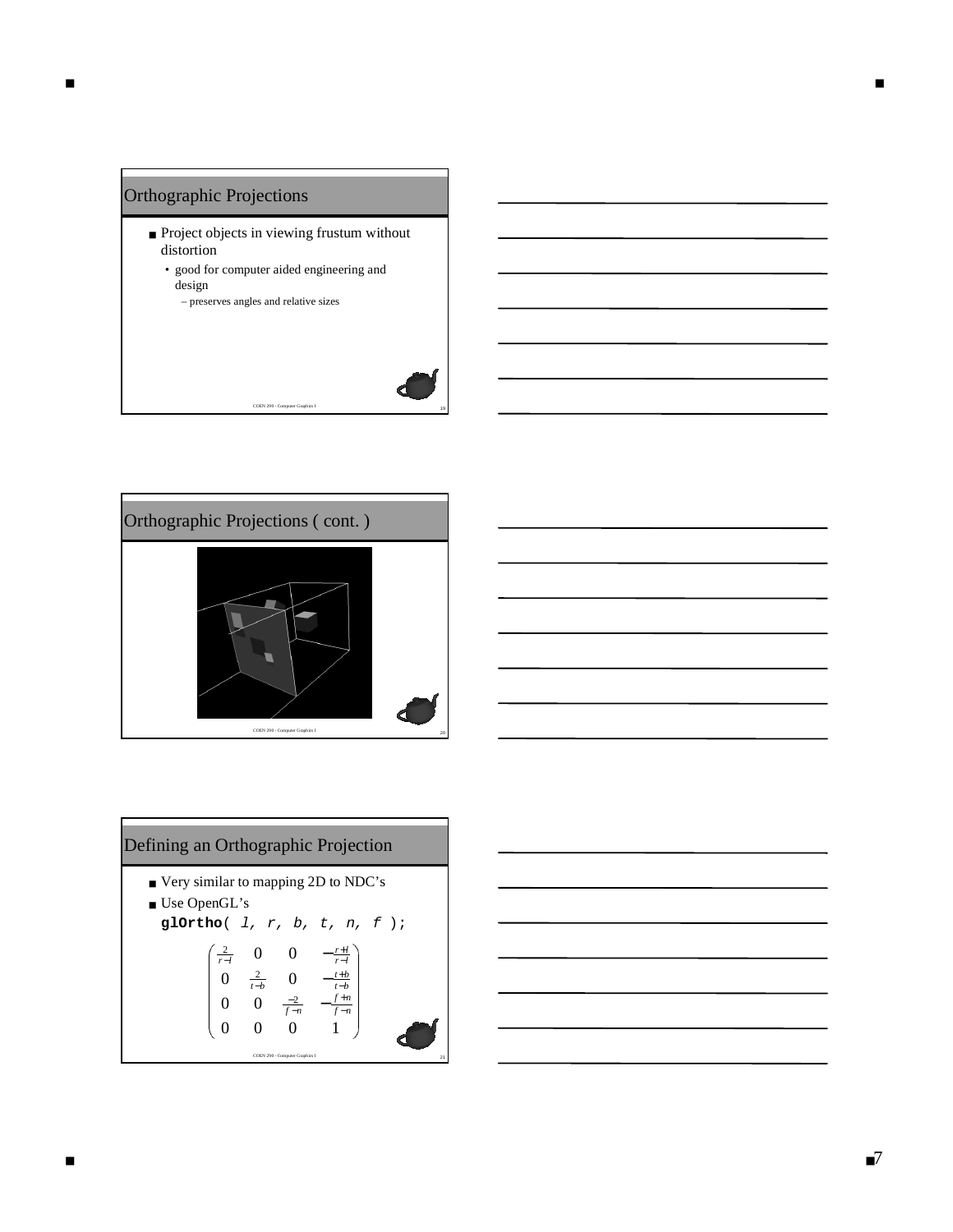

■ ■





■ Viewing frustum looks like a truncated Egyptian pyramid

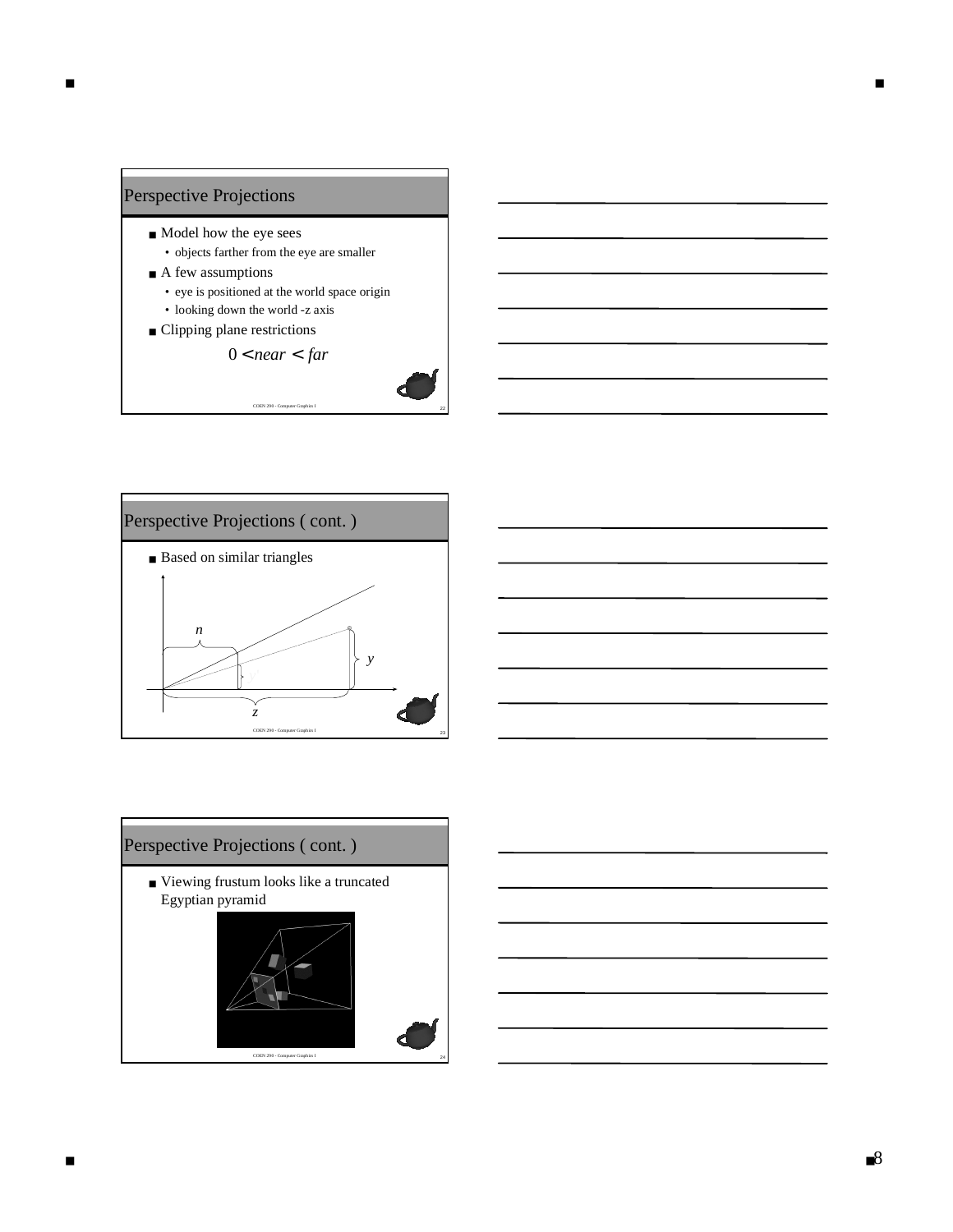